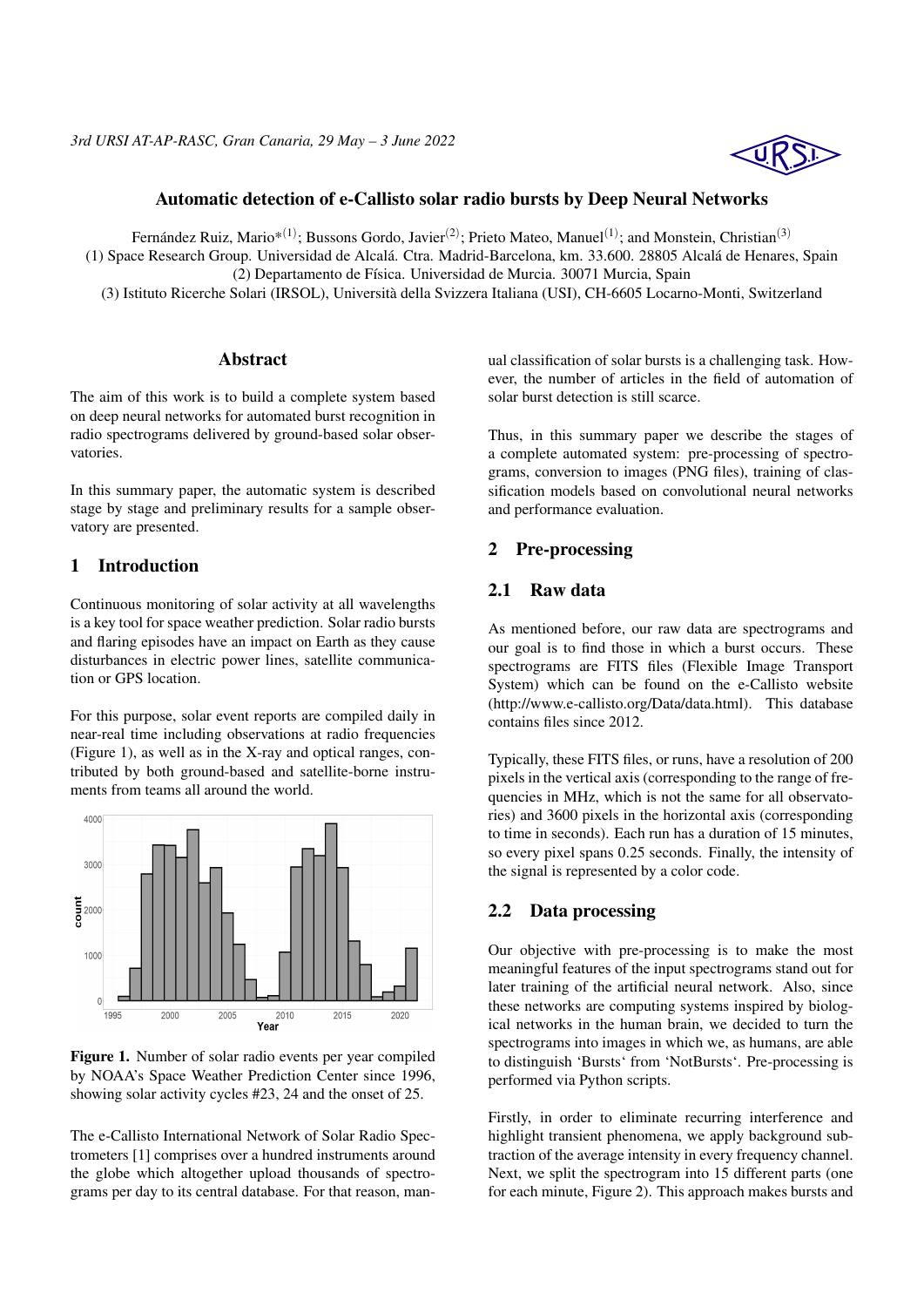other phenomena easier to spot. Finally, we use the Python library pyplot to save the spectrograms as PNG files with a resolution of  $256 \times 256$  pixels –the file type and resolution required by AlexNet [2] , the neural network used for training.



Figure 2. Cropping of an image in 15 parts – Glasgow, 8th November 2021, 13:00 to 13:15 UTC.

### 3 Training of classification models

We train neural networks using DIGITS: NVIDIA Deep Learning GPU Training System [3]. This is an interactive web environment with many different options to focus rapidly on training highly accurate deep neural networks (DNNs) for image classification [4].

Regarding the classification models, since the instruments in the e-Callisto network operate at different frequency ranges and each location has its own peculiar interference patterns, we currently build observatory-specific models where all the images entering the training dataset belong to the given observatory. So far we have built models for those instruments with a greater amount of recorded bursts, an information which is also available on the e-Callisto website. In the near future we intend to build models for groups of observatories with similar features.

All throughout the training and evaluation process, the truth of a prediction (True/False Positive/Negative) is assessed using the Callisto Event Reports available (http://soleil.i4ds.ch/solarradio/data/BurstLists/2010 yyyy\_Monstein/). These are monthly 'Burst' lists compiled daily by an experienced analyst through visual inspection of each individual spectrogram image, a check of whether the burst has been detected by other e-Callisto stations and a cross-match with the corresponding NOAA Solar Event Report [5]. Years of careful, and tiring, inspection of thousands of these images have led to a good knowledge of the topology and features (in the time-frequency-intensity 3D space) of different types of burst signals and of the many types of fake signals caused by natural and man-made radio noise (see Catalog of Dynamic Electromagnetic Spectra  $[6]$ .

We train our models in two rounds. In the first one, an initial

training dataset yields a base model which is then tested on a separate dataset for performance evaluation expressed via a so-called confusion matrix (see Tables 1 and 2).

This way we also identify the most common kinds of prediction errors, both as False Negatives (FN) and False Positives (FP). In the second round we use that information to try and improve performance by adding relevant images to the training dataset. We also mark the base model as pretrained to be used as a network for this second round, as pretrained models have better-distributed and quasi-optimized weights in their convolutional neural network layers, which saves computing time and allows for a better performance. This procedure allows us to improve the model significantly.

# 3.1 Training datasets

To train a model we need a dataset with a large amount of images of the two classes: Burst and NotBurst. The same Python script we use to pre-process the spectrograms is used to download all the FITS files of a given day and e-Callisto instrument and to convert them into PNG images.

In particular, for this summary paper we will discuss the results of a test on a model for the observatory in Glasgow. The initial training dataset contains images from May 22 and 24, 2021, two dates when the Sun was very active.

## 3.2 Training specifications

As it is well known, when training a classification model you need to split your data into a training and a testing set. Also, within the training set one part is used for validation. In our case we will use 5% for testing and 25% of the training set for validation.

Regarding the solver options in training, we set 100 training epochs and a validation interval of 10 epochs. Blob format is NVCaffe [7] and the solver type is SGD (Stochastic Gradient System) with a Base Learning Rate of 0.01. The neural network used is AlexNet.

### 4 Performance evaluation

# 4.1 Metrics for performance

In this section we will present the main metrics used to quantify the performance of the models. First, we introduce some concepts:

- Positive (P): we denote the class Burst as positive.
- Negative (N): the class NotBurst.
- True positive (TP): predicted class is Burst; actual class is Burst.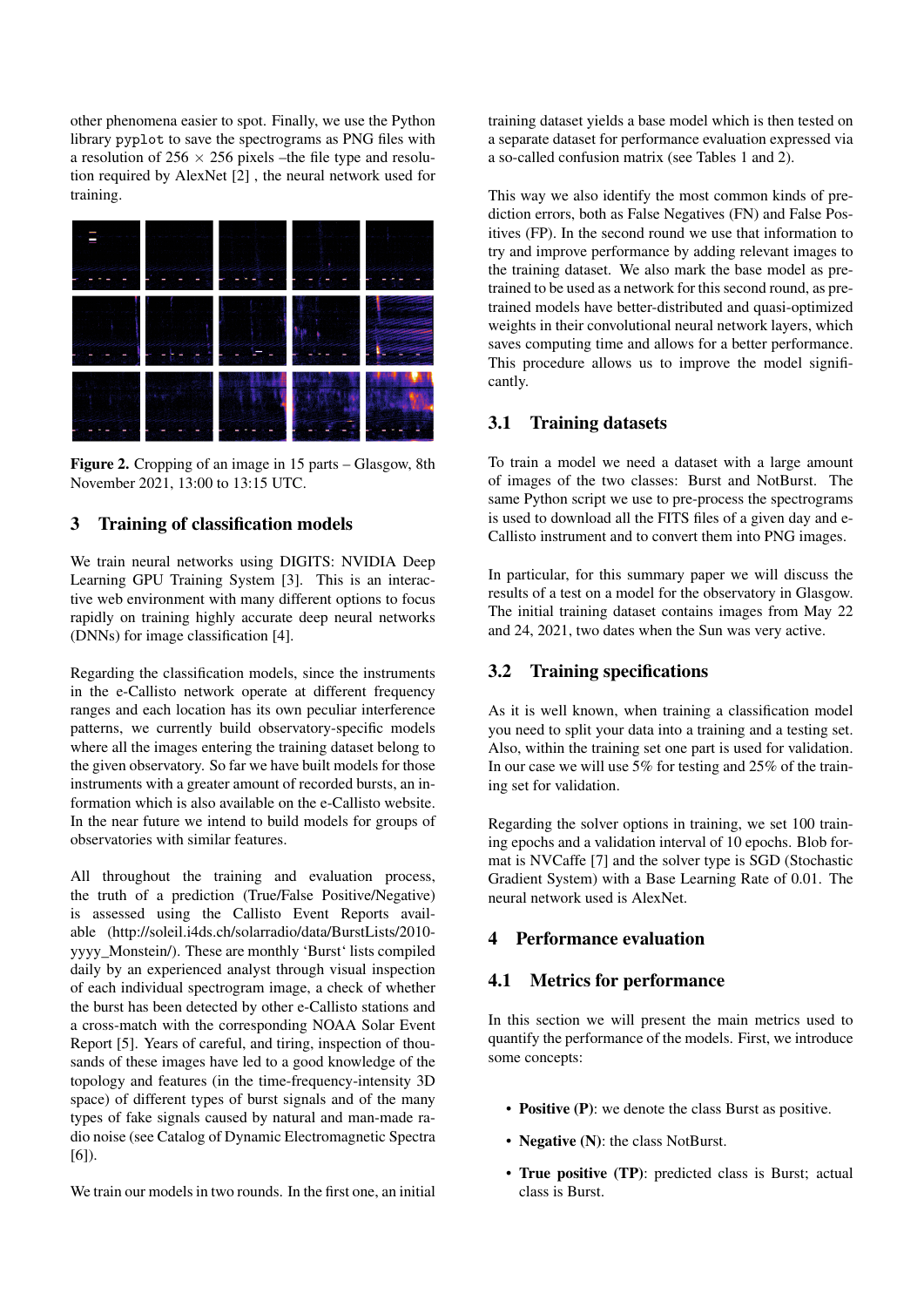- False positive (FP): predicted class is Burst; actual class is NotBurst.
- True negative (TN): predicted class is NotBurst; actual class is NotBurst.
- False negative (FN): predicted class is NotBurst; actual class is Burst.
- Confusion matrix: a table for comparison of predictions vs actual classes.

From these concepts we compute some relevant metrics:

- True positive rate (probability of detection): ratio of true positives to the actual number of positives,  $\frac{TP}{P}$ .
- True negative rate (specificity): ratio of true negatives to actual negatives,  $\frac{TN}{N}$ .
- False positive rate (probability of false detection): ratio of false positives to actual negatives,  $\frac{FP}{N}$ .
- False negative rate (probability of a miss): ratio of false negatives to the actual number of positives,  $\frac{FN}{P}$ .
- Accuracy:  $\frac{\text{TP+TN}}{\text{P+N}}$ . This metric provides us with an overall idea of the performance.

## 4.2 Results

Results of the first-round test are presented in the following confusion matrix with the total numbers, and percentage rates in parentheses, of:

Top row: True Positives and False Negatives (red); Bottom row: False Positives (yellow) and True Negatives.

|                         | <b>Confusion matrix</b> Predicted Positives | <b>Predicted Negatives</b> |
|-------------------------|---------------------------------------------|----------------------------|
| <b>Actual Positives</b> | 21(84%)                                     | 4 (16%)                    |
| <b>Actual Negatives</b> | 56(11%)                                     | 436 (89%)                  |

Table 1. Total number (percentage rates) of TP, FN (red), FP (yellow) and TN.

As we can see, in the first round 84% of the actual positives listed in the reports were recognized, with a similar success rate (89%) for the actual negatives. The accuracy obtained is 88%.

There are four false negatives (16%) in total. A closer look at the missed bursts reveals, in one case, the end of a 20 minute-long storm which started and was correctly identified by the system in the previous run; and two cases of very weak or ill-defined signals classified as "hardly visible bursts" in the e-Callisto Event Report. If some or all of these doubtful false negatives were not counted, the FN rate would drop below 10%, even to 5%.

When it comes down to counting burst events, telling a bunch of individual bursts from a single storm is a delicate issue. Also, the start and end times of a given storm may be clear in those observatories where the signal is intense but hard to define in others; or they may be comnpletely different in different locations.

Regarding False Positives, their rate (11%) is still significant but from the point of view of a Quicklook Tool, the use of our system implies a huge reduction (of 89%) in the number of files to be inspected manually.

It is important to recall that this model is still in its first round. We are currently adding images belonging to common types of False Positives and False Negatives to the training dataset.

# 5 Conclusions

The burst classification model evaluated in this summary paper, despite not being definitive, gives significantly good results in terms of data reduction for visual inspection and promising results in terms of false negatives.

We are optimistic that this model will improve its performance in the second round, with a further reduction of False Positives and, more imortant, of False Negatives –work in progress, the results of which we expect to present by the time this conference takes place.

If this goal is achieved we intend to use this method to expand the e-Callisto Burst Database to the long period of time (years 2012–2019) for which FITS files are available but event lists are not. This would allow a thorough crossmatch of e-Callisto events with the already-existing reports by NOAA.

Let us finish by mentioning a few ideas which can be explored in the near future. Once the presented model is brought through the second round, the same process will be repeated for other observatories. We should also investigate whether it is possible to build a model capable of recognizing bursts for several observatories with similar range of frequencies, interferences, etc. In addition, we are working on the full automation of the classification system so that anyone can use it. Finally, it would be very useful to train networks to classify bursts according to their type (I, II, III, CTM, ...).

#### 6 Acknowledgements

This work is part of CELESTINA (Castillian E-callisto Leading Experimentation in Solar-Terrestrial Interaction with Novel Antennas), a project funded by the Junta de Comunidades de Castilla-La Mancha and the European Union (reference: SBPLY/19/180501/000237) with collaboration by Parque Científico-Tecnológico de Castilla - La Mancha.

We also thank Fachhochschule Nordwestschweiz FHNW, Institute for Data Science in Brugg/Windisch, Switzerland